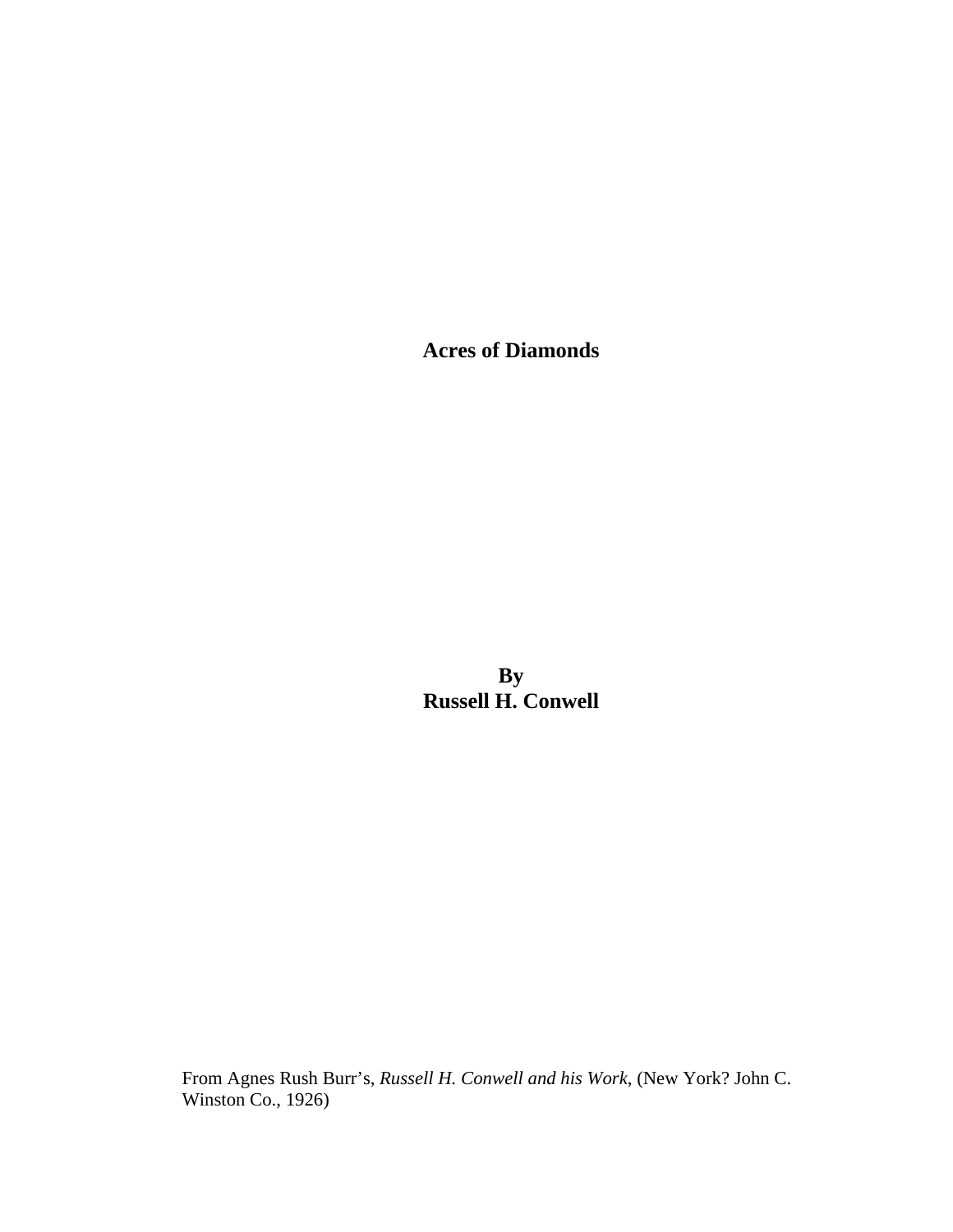## **ACRES OF DIAMONDS**

I am astonished that so many people should care to hear this story over again. Indeed, this lecture has become a study in psychology; it often breaks all rules of oratory, departs from the precepts of rhetoric, and yet remains the most popular of any lecture I have delivered in the fifty-seven years of my public life. I have sometimes studied for a year upon a lecture and made careful research, and then presented the lecture just once-never delivered it again. I put too much work on it. But this had no work on it-thrown together perfectly at random, spoken offhand without any special preparation, and it succeeds when the thing we study, work over, adjust to a plan, is an entire failure.

 The "Acres of Diamonds" which I have mentioned through so many years are to (be) found in this city, and you are to find them. Many have found them. And what man has done, man can do. I could not find anything better to illustrate my thought than a story I have told over and over again, and which is now found in books in nearly every library.

 In 1870 we went down the Tigris River. We hired a guide at Bagdad to show us Persepolis, Nineveh and Babylon, and the ancient countries of Assyria as far as the Arabian Gulf. He was well acquainted with the land, but he was one of those guides who love to entertain their patron; he was like a barber that tells you many stories in order to keep your mind off the scratching and the scarping. He told me so many stories that I grew tired of his telling them and I refused to listen—looked away whenever he commenced; that made the guide quite angry. I remember that toward evening he took his Turkish cap off his head and swung it around in the air. The gesture I did not understand and I did not dare look at him for fear I should become the victim of another story. But, although I am not a woman, I did look, and the instant I turned my eyes upon that worthy guide he was off again. Said he, "I will tell you a story now which I reserve for my particular friends!" So then, counting myself a particular friend, I listened, and I have always been glad I did.

 He said there once lived not far from the River Indus an ancient Persian by the name of Al Hafed. He said that Al Hafed owned a very large farm with orchards, grain fields and gardens. He was a contented and wealthy man—contented because he was wealthy, and wealthy because he was contented. One day there visited this old farmer one of those ancient Buddhist priests, and he sat down by Al Hafed's fire and told that old farmer how this world of ours was made. He said that this world was once a mere bank of fog, which is scientifically true, and he said that the Almighty thrust his finger into the bank of fog and then began slowly to move his finger around and gradually to increase the speed of his finger until at last he whirled that bank of fog into a solid ball of fire, and it went rolling through the universe, burning its way through other cosmic banks of fog, until it condenses the moisture without, and fell in floods of rain upon the heated surface and cooled the outward crust. Then the internal flames burst through the cooling crust and threw up the mountains and made the hills and the valley of this wonderful world ours. If this internal melted mass burst out and cooled very quickly it became granite; that which cooled less quickly became silver; and less quickly, gold;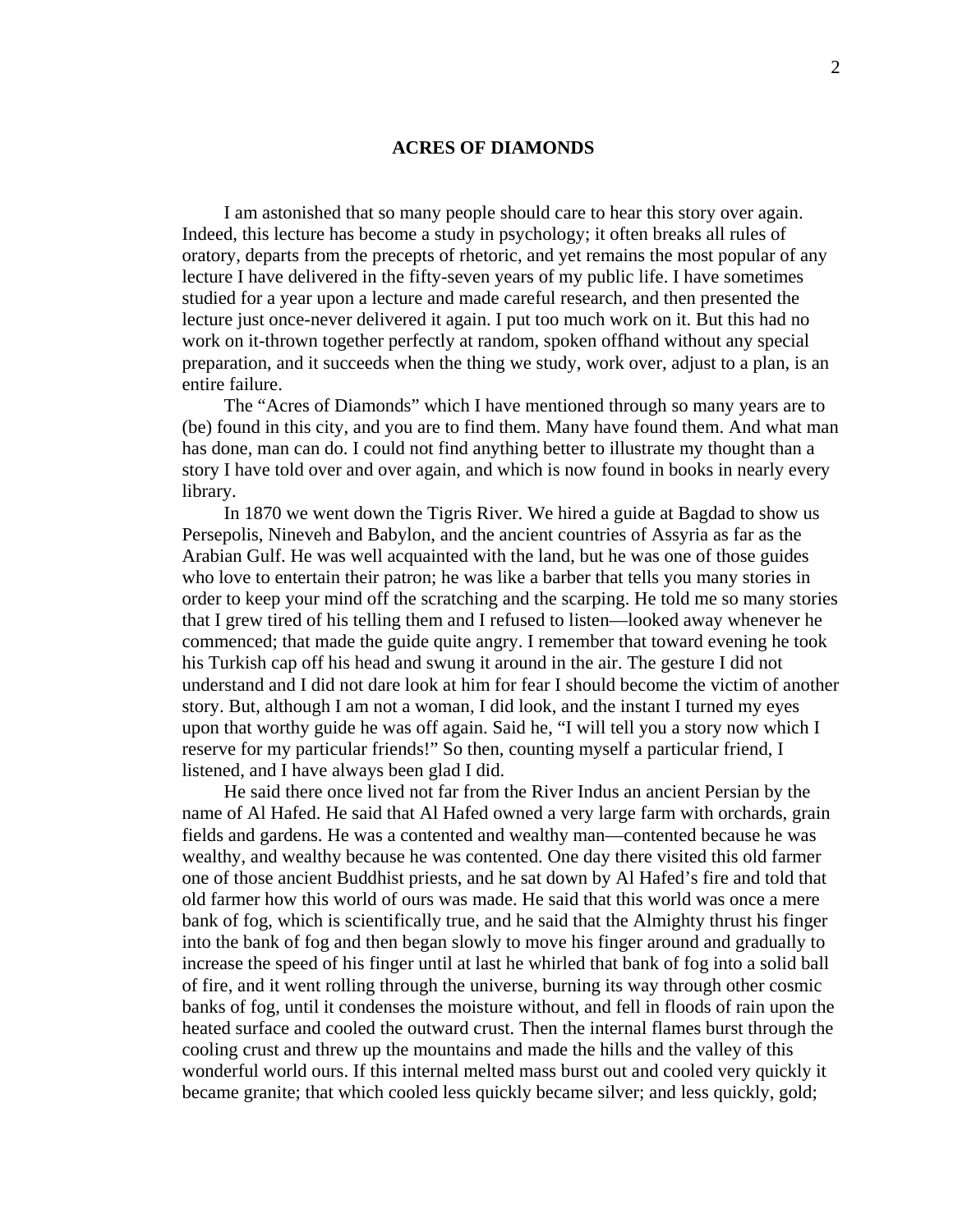and after gold diamonds were made. Said the old priest, "A diamond is a congealed drop of sunlight."

 This is a scientific truth also. You all know that a diamond is pure carbon, actually deposited sunlight—and he said another thing I would not forget: he declared that a diamond is the last and highest of God's mineral creations, as a woman is the last and highest of God's animal creations. I suppose that is the reason why the two have such a liking for each other. And the old priest told Al Hafed that if he had a handful of diamonds he could purchase a whole county, and with a mine of diamonds he could place his children upon thrones through the influence of their great wealth. Al Hafed heard all about diamonds and how much they were worth, and went to his bed that night a poor man—not that he had lost anything, but poor because he was discontented and discontented because he thought he was poor. He said: "I want a mine of diamonds!" So he lay awake all night, and early in the morning sought out the priest. Now I know from experience that a priest when awakened early in the morning is cross. He awoke that priest out of his dreams and said to him, "Will you tell me where I can find diamonds?" The priest said, "Diamonds? What do you want with diamonds?" "I want to be immensely rich," said Al Hafed, "but I don't know where to go." "Well," said the priest, "if you will find a river that runs over white sand between high mountains, in those sands you will always see diamonds." "Do you really believe that there is such a river?" "Plenty of them, plenty of them; all you have to do is just go and find them, then you have them." Al Hafed said, "I will go." So he sold his farm, collected his money at interest, left his family in charge of a neighbor, and away he went in search of diamonds. He began very properly, to my mind, at the Mountains of the Moon. Afterwards he went around into Palestine, then wandered on into Europe, and at last, when his money was all spent, and he was in rags, wretchedness and poverty, he stood on the shore of that bay in Barcelona, Spain, when a tidal wave came rolling in through the Pillars of Hercules and the poor, afflicted, suffering man could not resist the awful temptation to cast himself into that incoming tide, and he sank beneath its foaming crest, never to rise in this life again.

 When that old guide had told me that very sad story, he stopped the camel I was riding and went back to fix the baggage on one of the other camels, and I remember thinking to myself, "Why did he reserve that for his *particular friends?*" There seemed to be no beginning, middle or end—nothing to it. That was the first story I ever heard told or read in which the hero was killed in the first chapter. I had but one chapter of that story and the hero was dead. When the guide came back and took up the halter of my camel again, he went right on with the same story. He said that Al Hafed's successor led his camel out into the garden to drink, and as that camel put its nose down into the clear water of the garden brook Al Hafed's successor noticed a curious flash of light from the sands of the shallow stream and reaching in he pulled out a black stone having an eye of light that reflected all the colors of the rainbow, and he took that curious pebble into the house and left it on the mantle, then went on his way and forgot all about it. A few days after that, this same old priest who told Al Hafed how diamonds were made, came in to visit his successor, when he saw that flash of light from the mantel. He rushed up and said, "Here is a diamond—here is a diamond! Has Al Hafed returned?" "No, no; Al Hafed has not returned and that is not a diamond; that is nothing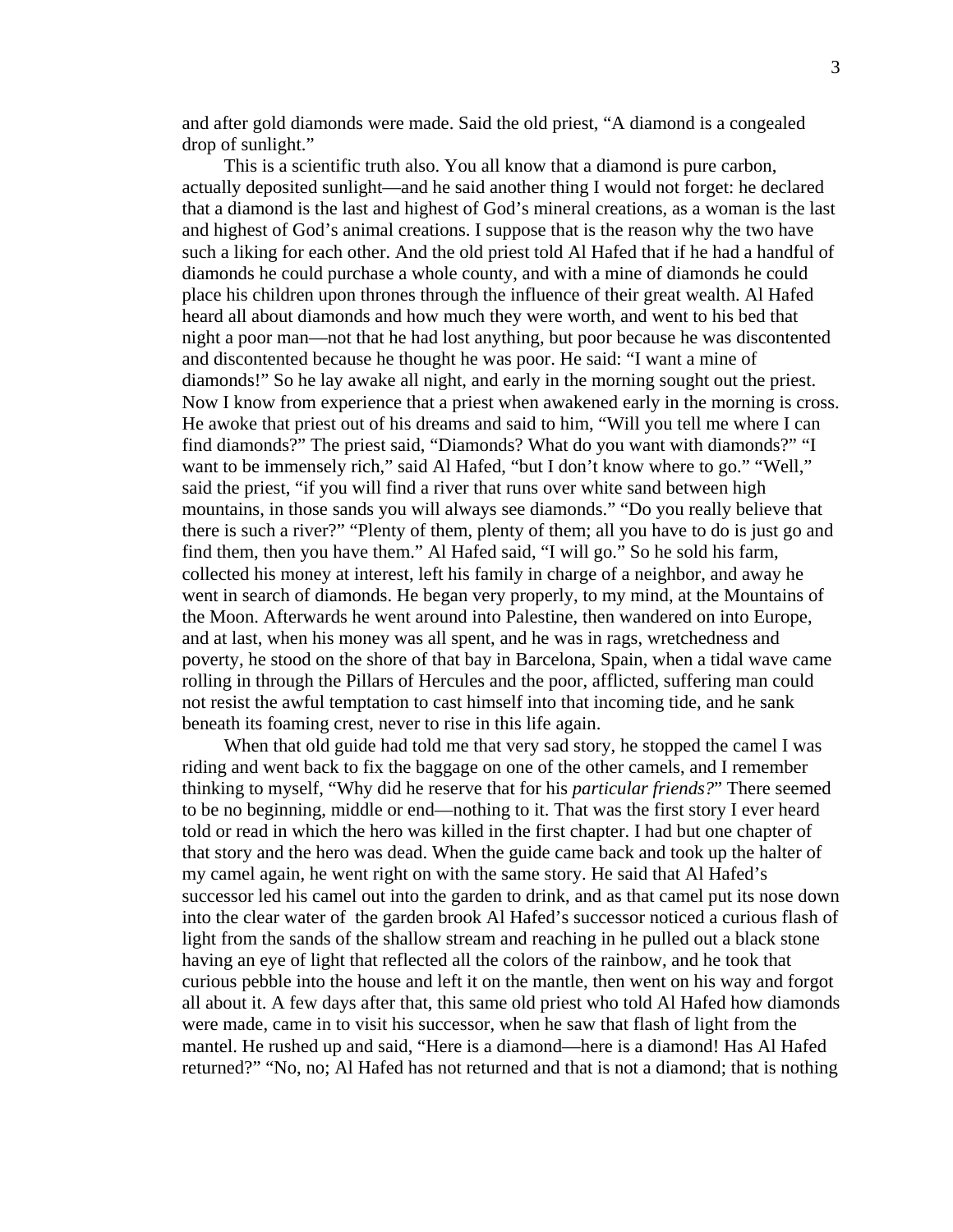but a stone; we found it right out here in our garden." "But I know a diamond when I see it," said he; "that is a diamond!"

 Then together they rushed to the garden and stirred up the white sands with their fingers and found others more beautiful, more valuable diamonds than the first, and thus, said the guide to me, were discovered the diamond mines of Golconda, the most magnificent diamond mines in all the history of mankind, exceeding the Kimberley in its value. The great Kohinoor diamond in England's crown jewels and the largest crown diamond on earth in Russia's crown jewels, which I had often hoped she would have to sell before they had peace with Japan, came from that mine, and when the old guide had called my attention to that wonderful discovery he took his Turkish cap off his head again and swung it around in the air to call my attention to the moral. He said had Al Hafed remained at home and dug in his own cellar or in his garden, instead of wretchedness, starvation, poverty and death in a strange land, he would have had "acres of diamonds"—for every acre, yes, every shovelful of that old farm afterwards revealed the gems which since have decorated the crowns of monarchs. When he had give the moral to his story, I saw why he had reserved this story for his "particular friends." I didn't tell him I could see it; I was not going to tell that old Arab that I could see it. For it was that mean old Arab's way of going around a thing, like a lawyer, and saying indirectly what he did not dare say directly, that there was a certain young man that day traveling down the Tigris River that might better be at home in America. I didn't tell him I could see it.

 I told him his story reminded me of one, and I told it to him quick. I told him about that man out in California, who, in 1847, owned a ranch out there. He read that gold had been discovered in Southern California, and he sold his ranch to Colonel Sutter and started off to hunt for gold. Colonel Sutter put a mill on the little stream in that farm and one day his little girl brought some wet sand from the raceway of the mill into the house and placed it before the fire to dry, and as that sand was falling through the little girl's fingers a visitor saw the first shining scales of real gold that were ever discovered in California; and the man who wanted the gold had sold this ranch and gone away, never to return. I delivered this lecture two years ago in California, in the city that stands near that farm, and they told me that the mine is not exhausted yet, and that a one-third owner of that farm has been getting during these recent years twenty dollars of gold every fifteen minutes of his life, sleeping or waking. Why, you and I would enjoy an income like that!

 But the best illustration that I have now of this thought was found here in Pennsylvania. There was a man living in Pennsylvania who owned a farm here and he did what I should do if I had a farm in Pennsylvania—he sold it. But before he sold it he concluded to secure employment collecting coal oil for his cousin in Canada. They first discovered coal oil there. So this farmer in Pennsylvania decided that he would apply for a position with his cousin in Canada. Now, you see, this farmer was not altogether a foolish man. He did not leave his farm until he had something else to do. Of all the simpletons the stars shine on there is none more foolish than a man who leaves one job before he has obtained another. And that has especial reference to gentlemen of my profession, and has no reference to a man seeking a divorce. So I say this old farmer did not leave one job until he had obtained another. He wrote to Canada, but his cousin replied that he could not engage him because he did not know anything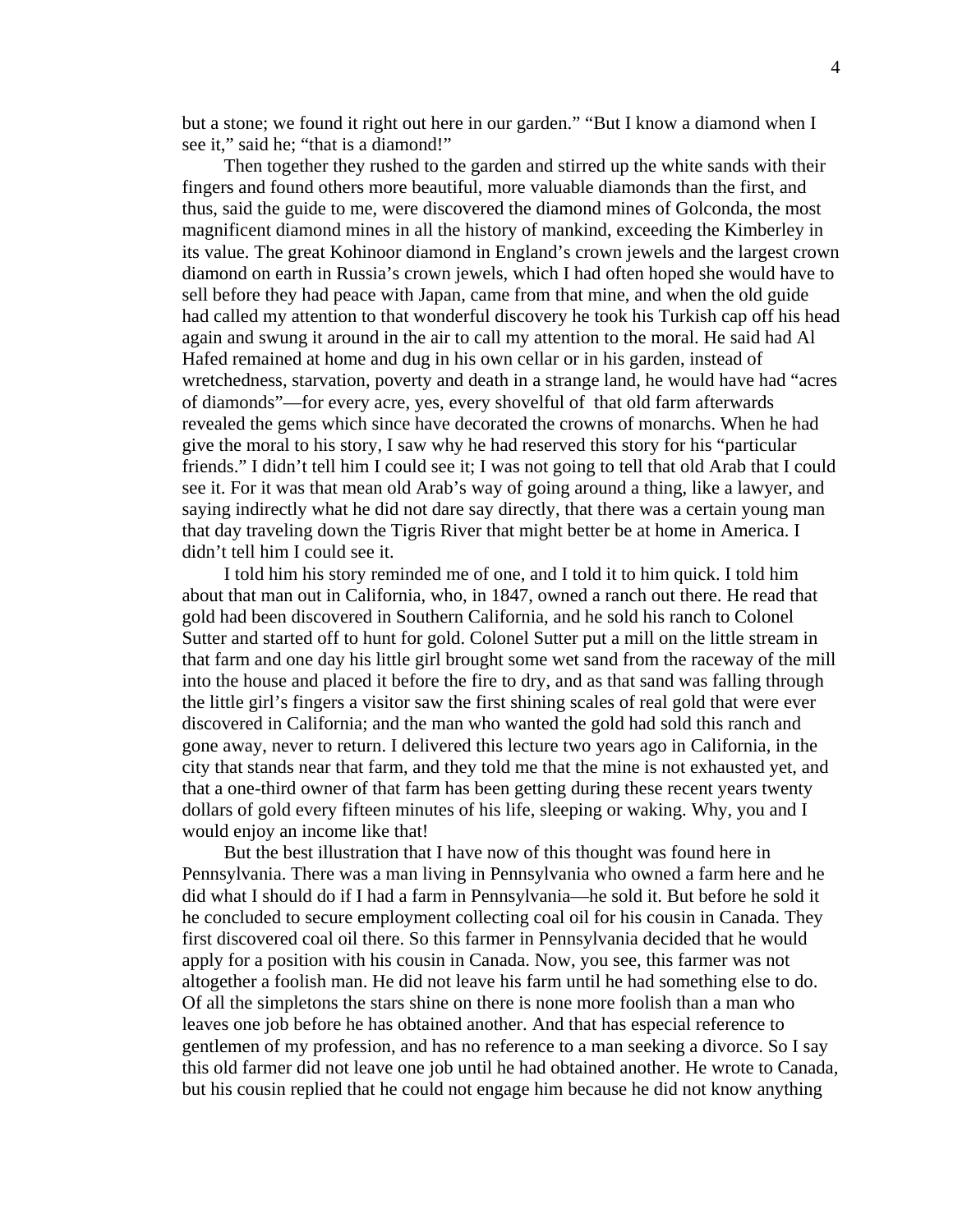about the oil business. "Well, then," said he, "I will understand it." So he set himself at the study of the whole subject. He began at the second day of the creation; he studied the subject from the primitive vegetation to the coal oil stage, until he knew all about it. Then he wrote to his cousin and said; "Now I understand the oil business." And his cousin replied to him, "All right, then, come on."

 That man, by the record of the county, sold his farm for eight hundred and thirtythree dollars—even money, "no cents." He had scarcely gone from that farm before the man who purchased it went out to arrange for the watering the cattle and he found that the previous owner had arranged the matter very nicely. There is a stream running down the hillside there, and the previous owner had gone out an put a plank across that stream at an angle, extending across the brook and down edgewise a few inches under the surface of the water. The purpose of the plank across that brook was to throw over to the other bank a dreadful-looking scum through which the cattle would not put their noses to drink above the plank, although they would drink the water on one side below it. Thus that man who had gone to Canada had been himself damming back for twentythree years a flow of coal oil which the State Geologist of Pennsylvania declared officially, as early as 1870, was then worth to our state a hundred millions of dollars. The city of Titusville now stands on that farm and those Pleasantville wells flow on, and that farmer who had studied all about the formation of oil since the second day of God's creation clear down to the present time, sold that farm for \$833, no cents—again I say, "no sense."

 But I need another illustration, and I found that in Massachusetts, and I am sorry I did, because that is my old state. This young man I mention went out of the state to study—went down to Yale College and studied mines and mining. They paid him fifteen dollars a week during his last year for training students who were behind their classes in mineralogy, out of hours, of course, while pursuing his own studies. But when he graduated they raised his pay from fifteen dollars to forty-five dollars and offered him a professorship. Then he went straight home to his mother and said, "Mother, I won't work for forty-five dollars a week. What is forty-five dollars a week for a man with a brain like mine! Mother, let's go out to California and stake out gold claims and be immensely rich." "Now," said his mother, "it is just as well to be happy as it is to be rich."

 But as he was the only son he had his way—they always do; and they sold out in Massachusetts and went to Wisconsin, where he went into the employ of the Superior Copper Mining Company, and he was lost from sight in the employ of that company at fifteen dollars a week again. He was also to have an interest in any mines that he should discover for that company. But I do not believe that he has ever discovered a mine—I do not know anything about it, but I do not believe he has. I know he had scarcely gone from the old homestead before the farmer who had bought the homestead went out to dig potatoes, and as he was bringing them in in a large basket through the front gateway, the ends of the stone wall came so near together at the gate that the basket hugged very tight. So he set the basket on the ground and pulled, first on one side and then on the other side. Our farms in Massachusetts are mostly stonewalls, and the farmers have to be economical with their gateways in order to have some place to put the stones. That basket hugged so tight there that as he was hauling it through the noticed in the upper stone next the gate a block of native silver, eight inches square; and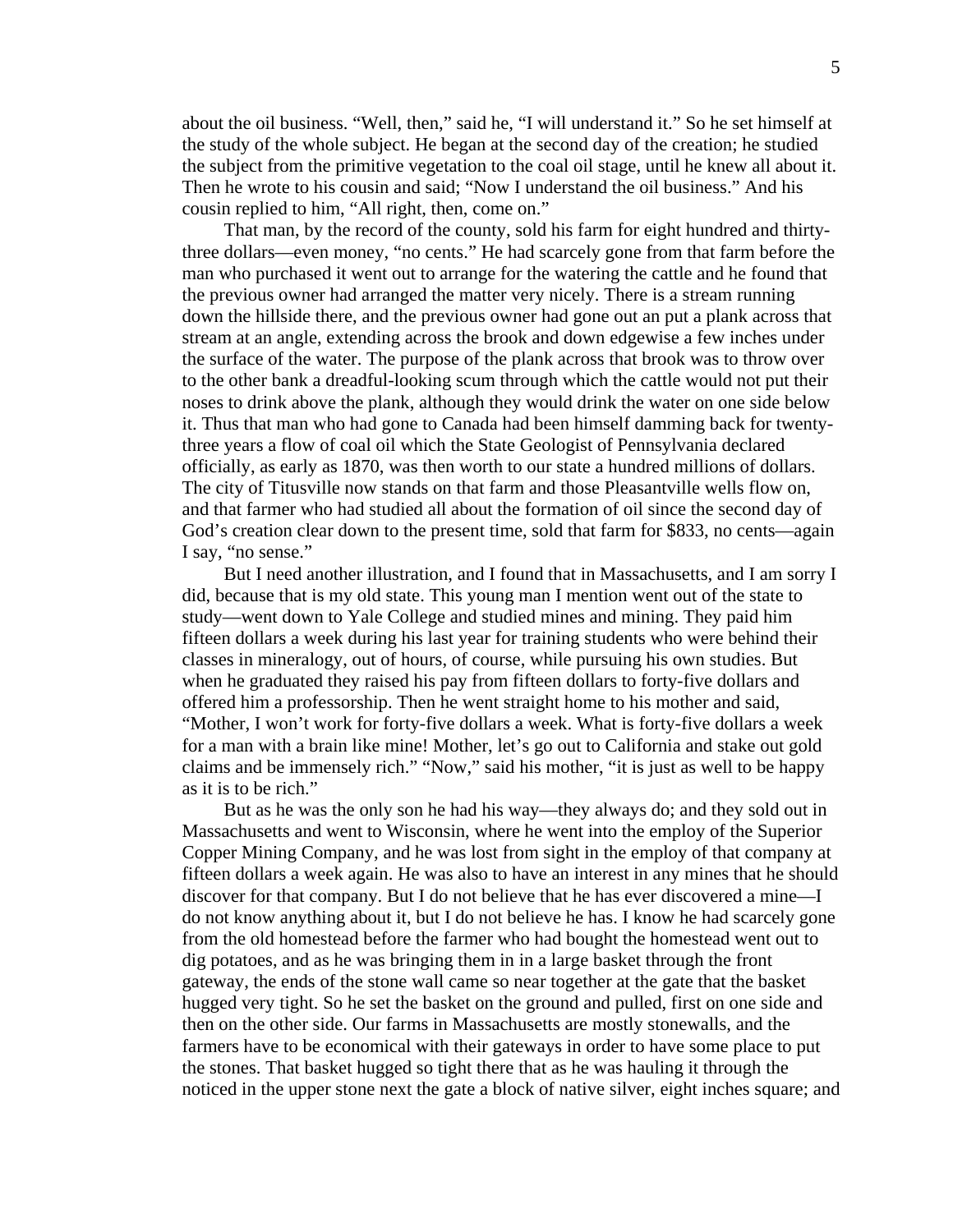this professor of mines and mining and mineralogy, who would not work for forty-five dollars a week, when he sold that homestead in Massachusetts, sat right on that stone to make the bargain. He was brought up there; he had gone back and forth by that piece of silver, rubbed it with his sleeve, and it seemed to say, "Come now, now, now, here is a hundred thousand dollars. Why not take me?" But he would not take it. There was no silver in Newburyport; it was all-away off—well, I don't know where; he didn't, but somewhere else—and he was a professor of mineralogy.

 I do not know of anything I would enjoy better than to take the whole time tonight telling of blunders like that I have heard professors make. Yet I wish I knew what that man is doing out there in Wisconsin. I can imagine him out there, as he sits by his fireside, and he is saying to his friends, "Do you know that man Conwell that lives in Philadelphia?" "Oh, yes, I have heard of him." "And do you know that man Jones that lives in that city?" "Yes, I have heard of him. "And then he begins to laugh and laugh and says to his friends, "They have done the same thing I did, precisely." And that spoils the whole joke, because you and I have done it.

 Ninety out of every hundred people here have made that mistake this very day. I say you ought to be rich; you have no right to be poor. To live in Philadelphia and not be rich is a misfortune, and it is doubly a misfortune, because you could have been rich just as well as be poor. Philadelphia furnishes so many opportunities. You ought to be rich. But persons with certain religious prejudice will ask, "How can you spend your time advising the rising generation to give their time to getting money—dollars and cents—the commercial spirit?"

 Yet I must say that you ought to spend time getting rich. You and I know there are some things more valuable than money; of course, we do. Ah, yes! By a heart made unspeakably sad by a grave on which the autumn leaves now fall, I know there are some things higher and grander and sublimer than money. Well does the man know, who has suffered, that there are some things sweeter and holier and more sacred than gold. Nevertheless, the man of common sense also knows that there is not any one of those things that is not greatly enhanced by the use of money. Money is power. Love is the grandest thing on God's earth, but fortunate the lover who has plenty of money. Money is power; money has powers; and for man to say, "I do not want money," is to say, "I do not wish to do any good to my fellowmen." It is absurd thus to talk. It is absurd to disconnect them. This is a wonderfully great life, and you ought to spend your time getting money, because of the power there is in money. And yet this religious prejudice is so great that some people think it is a great honor to be one of God's poor. I am looking in the faces of people who think just that way. I heard a man once say in a prayer-meeting that he was thankful that he was one of God's poor, and then I silently wondered what his wife would say to that speech, as she took in washing to support the man while he sat and smoked on the veranda. I don't want to see any more of that kind of God's poor. Now, when a man could have been rich just as well, and he is now weak because he is poor, he has done some great wrong; he has been untruthful to himself; he has been unkind to his fellowmen. We ought to get rich if we can by honorable and Christian methods, and these are the only methods that sweep us quickly toward the goal of riches.

 I remember, not many years ago a young theological student who came into my office and said to me that he thought it was his duty to come in and "labor with me." I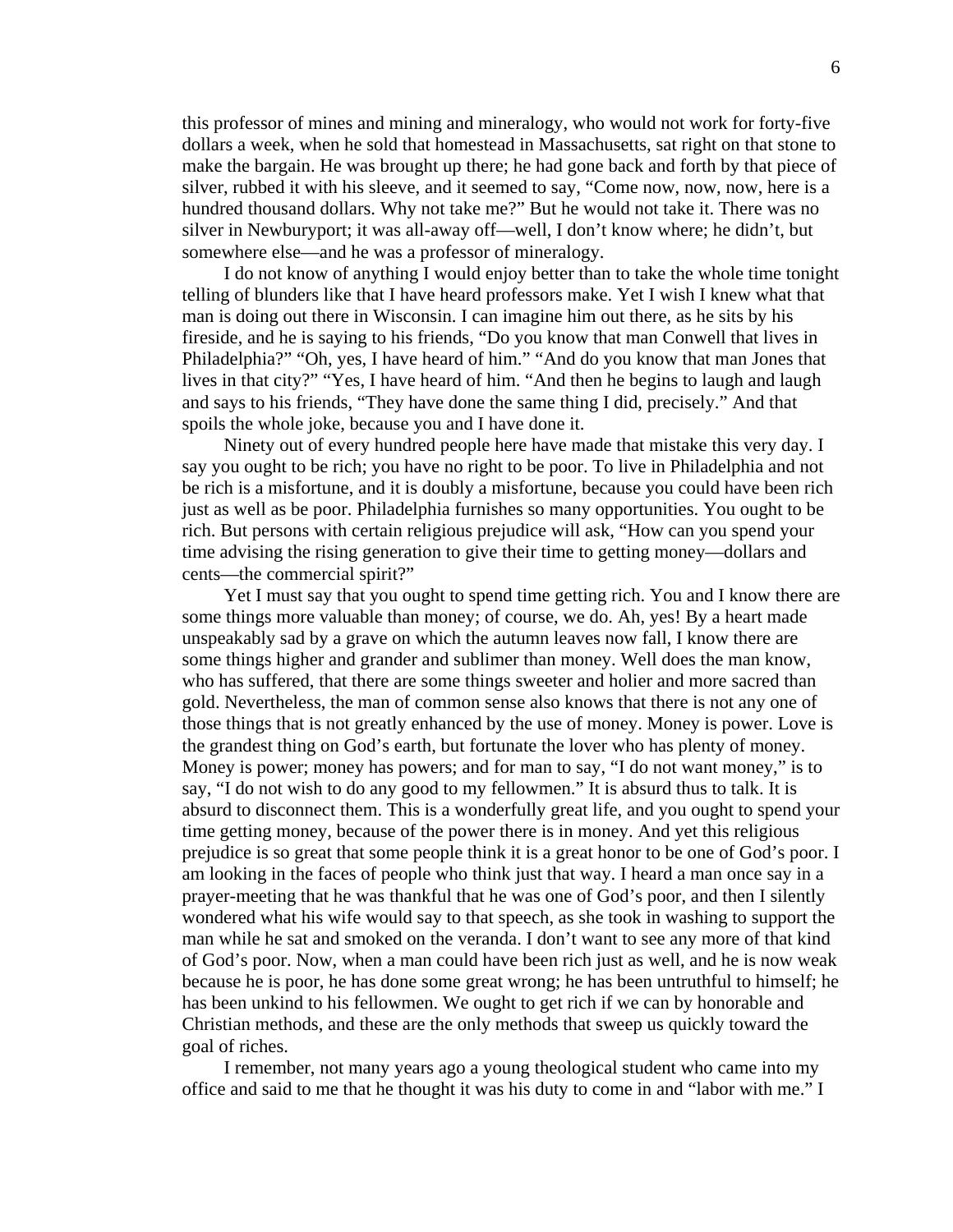asked him what had happened, and he said: "I feel it is my duty to come in and speak to you, sir, and say that the Holy Scriptures declare that money is the root of all evil." I asked him where he found that saying, and he said the found it in the Bible. I asked him whether he had made a new Bible, and he said, no, he had not gotten a new Bible, that it was in the old Bible. "Well," I said, "if it is in my Bible, I never saw it. Will you please get the text-book and let me see it?" He left the room and soon came stalking in with his Bible open, with all the bigoted pride of the narrow sectarian, who founds his creed on some misinterpretation of Scripture, and he puts the Bible down on the table before me and fairly squealed into my ear, "There it is. You can read it for yourself." I said to him, "Young man, you will learn, when you get a little older, that you cannot trust another denomination to read the Bible for you." I said, "Now, you belong to another denomination. Please read it to me, and remember that you are taught in a school where emphasis is exegesis." So he took the Bible and read it: "The *love* of money is the root of all evil." Then he had it right. The Great Book has come back into the esteem and love of the people, and into the respect of the greatest minds of earth, and now you can quote it and rest your life and your death on it without more fear. So, when he quoted right from the Scriptures he quoted the truth. "The love of money is the root of all evil." Oh, that is it. It is the worship of the means instead of the end, though you cannot reach the end without the means. When a man makes an idol of the money instead of the purposes for which it may be used, when he squeezes the dollar until the eagle squeals, then it is made the root of all evil." Think, if you only had the money, what you could do for your wife, your child, and for your home and your city. Think how soon you could endow the Temple College yonder if you only had the money and the disposition to give it; and yet, my friend, people say you and I should not spend the time getting rich. How inconsistent the whole thing is. We ought to be rich, because money has power. I think the best thing for me to do is to illustrate this, for if I say you ought to get rich, I ought, at least, to suggest how it is done. We get a prejudice against rich men because of the lies that are told about them. The lies that are told about Mr. Rockefeller because he has two hundred million dollars—so many believe them; yet how false is the representation of that man to the world. How little we can tell what is true nowadays when newspapers try to sell their papers entirely on some sensation! The way they lie about the rich men is something terrible, and I do not know that there is anything to illustrate this better than what the newspapers now say about the city of Philadelphia. A young man came to me the other day and said, "If Mr. Rockefeller, as you think, is a good man, why is it that everybody says so much against him?" It is because he has gotten ahead of us; that is the whole of it—just gotten ahead of us. Why is it Mr. Carnegie is criticized so sharply by an envious world? Because he has gotten more than we have. If a man knows more than I know, don't I incline to criticize somewhat his learning? Let a man stand in a pulpit and preach to thousands, and if I have fifteen people in my church, and they're all asleep, don't I criticize him? We always do that to the man who gets ahead of us. Why, the man you are criticizing has

one hundred millions, and you have fifty cents, and both of you have just what you are worth. One of the richest men in this country came into my home and sat down in my parlor and said: "Did you see all those lies about my family in the paper?" "Certainly I did; I knew they were lies when I saw them." "Why do they lie about me the way they do?" "Well," I said to him, "if you will give me your check for one hundred millions, I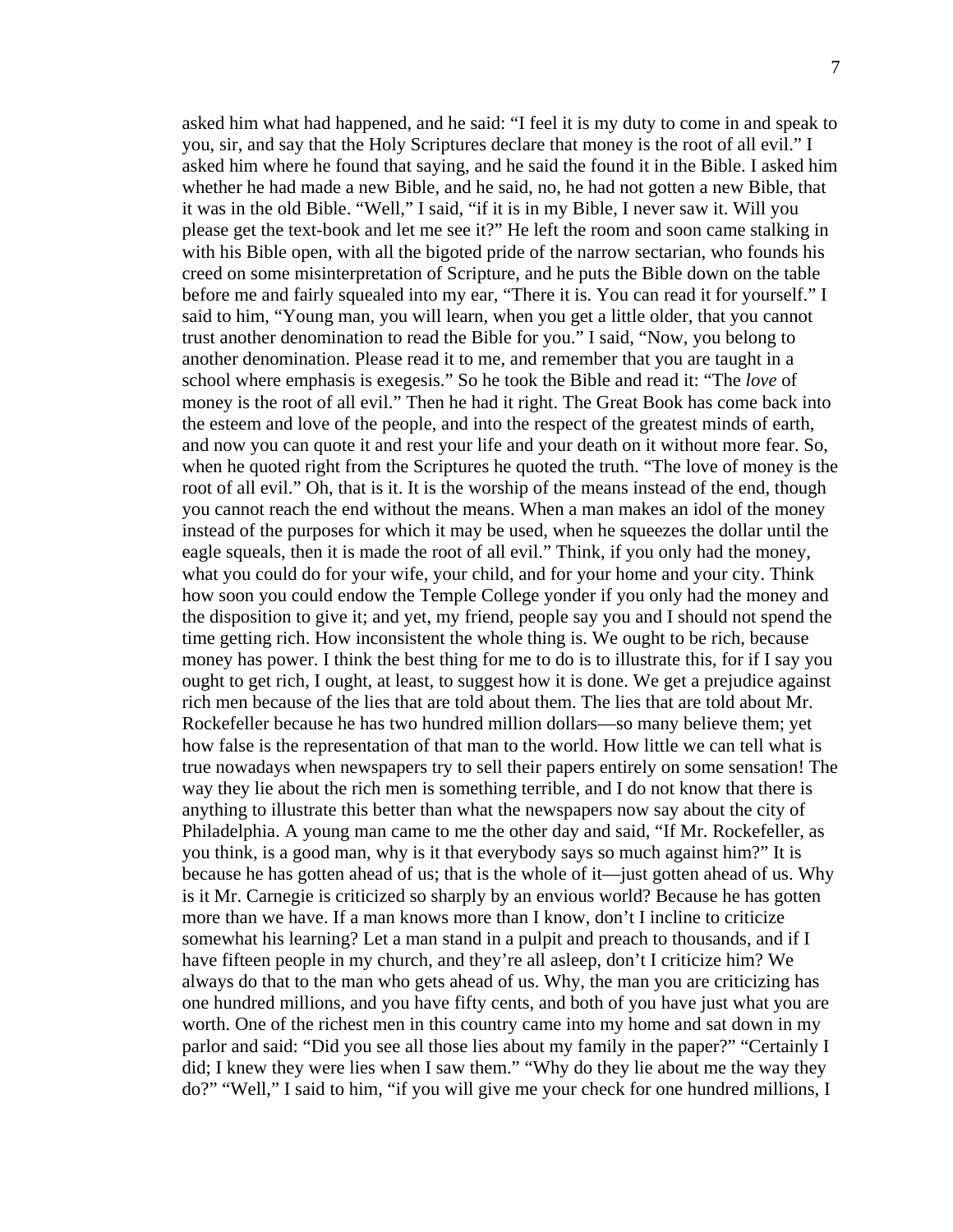will take all the lies along with it." "Well," said he, "I don't see any sense in their thus talking about my family and myself. Conwell, tell me frankly, what do you think the American people think of me?" "Well," said I, "they think you are the blackest-hearted villain that ever trod the soil!" "But what can I do about that?" There is nothing he can do about it, and yet he is one of the sweetest Christian men I ever knew. If you get a hundred millions you will have the lies; you will be lied about, and you can judge your success in any line by the lies that are told about you. I say that you ought to be rich. But there are ever coming to me young men who say, "I would like to go into business, but I cannot." "Why not?" "Because I have not capital to begin on." Capital, capital to begin on! What! young man! Living in Philadelphia and looking at this wealthy generation, all of whom began as poor boys, and you want capital to begin on? It is fortunate for you that you have no capital. I am glad you have no money. I pity a rich man's son. A rich man's son in these days of ours occupies a very difficult position. They are to be pitied. A rich man's son cannot know the very best things in human life. He cannot. The statistics of Massachusetts show us that not one out of seventeen rich men's sons ever die rich. They are raised in luxury, they die in poverty. Even if a rich man's son retains his father's money even then he cannot know the best things of life.

 A young man in our college yonder asked me to formulate for him what I thought was the happiest hour in a man's history, and I studied it long and came back convinced that the happiest hour that any man ever sees in any earthly matter is when a young man takes his bride over the threshold of the door, for the first time, of the house he himself has earned and built, when he turns to his bride and with an eloquence greater than any language of mine, he sayeth to his wife, "My loved one, I earned this home myself; I earned it all. It is all mine, and I divide it with thee." That is the grandest moment a human heart may ever see. But a rich man's son cannot know that. He goes into a finer mansion, it may be, but he is obliged to go through the house and say, "Mother gave me this, mother gave me that, my mother gave me that, my mother gave me that," until his wife wishes she had married his mother. Oh, I pity a rich man's son. I do. Until he gets so far along in his dudeism that he gets his arms up like that and can't get them down. Didn't you ever see any of them astray at Atlantic City? I saw one of these scarecrows once and I never tire thinking about it. I was at Niagara Falls lecturing, and after the lecture I went to the hotel, and when I went up to the desk there stood there a millionaire's son from New York. He was an indescribable specimen of anthropologic potency. He carried a gold-headed can under his arm—more in its head than he had in his. I do not believe I could describe the young man if I should try. But still I must say that he wore an eye-glass he could not see through; patent leather shoes he could not walk in, and pants he could not sit down in—dressed like a grasshopper! Well, this human cricket came up to the clerk's desk just as I came in. He adjusted his unseeing eye-glass in this wise and lisped to the clerk, because it's "Hinglish, you know," to lisp: "Thir, thir, will you have the kindness to fuhnish me with thome papah and thome envelopehs!" The clerk measured that man quick, and he pulled out a drawer and took some envelopes and paper and cast them across the counter and turned away to his books. You should have seen that specimen of humanity when the paper and envelopes came across the counter—he whose wants had always been anticipated by servants. He adjusted his unseeing eye-glass and he yelled after that clerk: "Come back here thir, come right back here. Now, thir, will you order a thervant to take that papah and thothe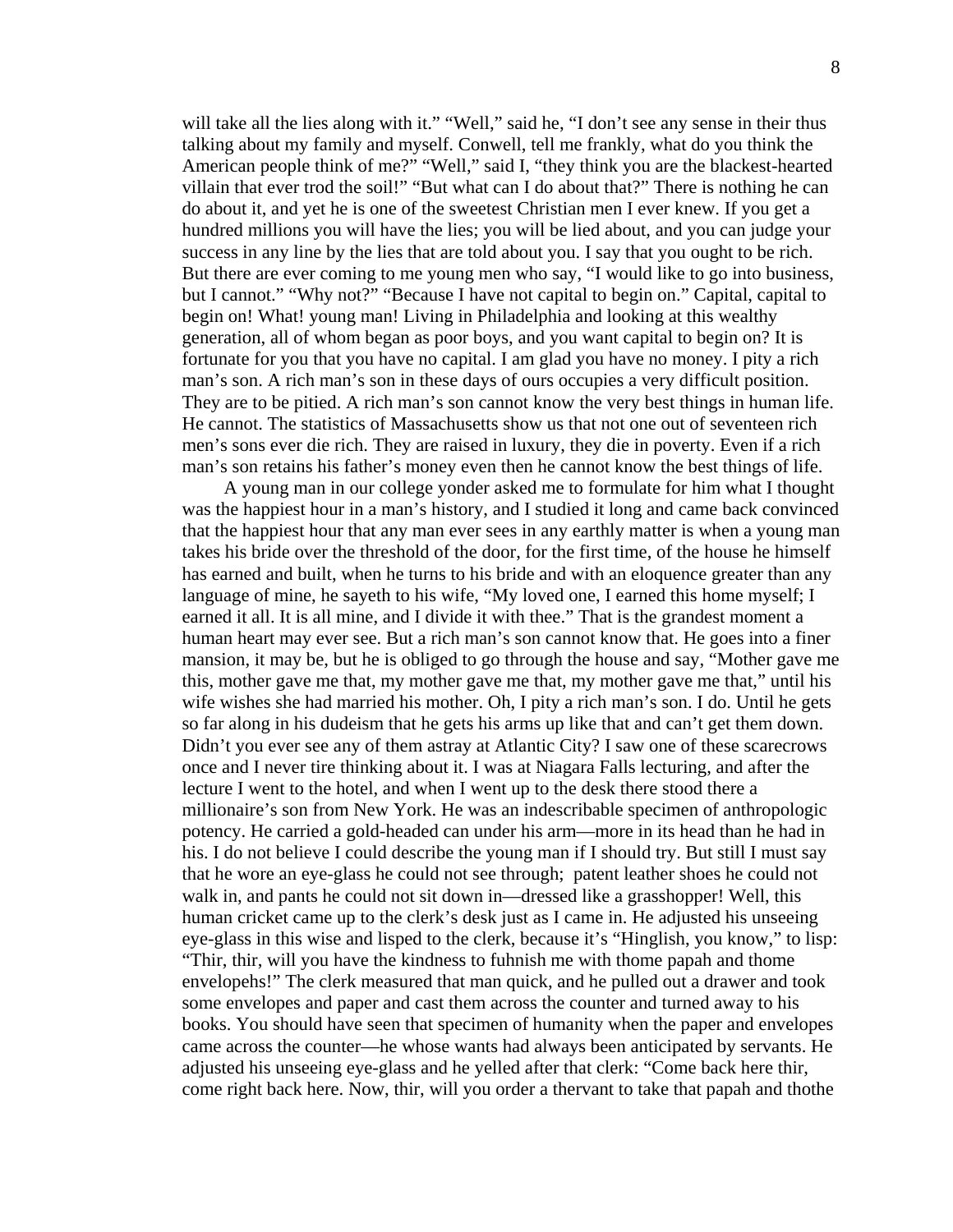envelopes and carry them to yondah dethk." Oh, the poor miserable, contemptible American monkey! He couldn't carry paper and envelopes twenty feet. I suppose he could not get his arms down. I have no pity for such travesties of human nature. If you have no capital, I am glad of it. You don't need capital; you need common sense, not copper cents.

 A.T. Steward, the great princely merchant of New York, the richest man in America in his time, was a poor boy; he had a dollar and a half and went into the mercantile business. But he lost eighty-seven and a half cents of his first dollar and a half because he bought some needles and thread and buttons to sell, which people didn't want.

 Are you poor? It is because you are not wanted and are left on your own hands. There was the great lesson. Apply it whichever way you will it comes to every single person's life, young or old. He did not know what people needed, and consequently bought something they didn't want, and had the goods left on his hands a dead loss. A.T. Steward learned there the great lesson of his mercantile life and said, "I will never buy anything more until I first learn what the people want; then I'll make the purchase." He went around to the doors and asked them what they did want, and when he found out what they wanted, he invested his sixty-two and a half cents and began to supply "a known demand." I care not what your profession or occupation in life may be; I care not whether your are a lawyer, a doctor, a housekeeper, teacher or whatever else, the principle is precisely the same. We must know what the world needs first and then invest ourselves to supply that need, and success is almost certain. A.T. Stewart went on until he was worth forty millions. "Well," you will say, "a man can do that in New York, but cannot do it here in Philadelphia." The statistics very carefully gathered in New York in 1889 showed one hundred and seven millionaires in the city worth over ten millions apiece. It was remarkable and people think they must go there to get rich. Out of that one hundred and seven millionaires only seven of them made their money in New York, and the others moved to New York after their fortunes were made, and sixty-seven out of the remaining hundred made their fortunes in towns of less than six thousand people, and the richest man in the country at that time lived in a town of thirty-five hundred inhabitants, and always lived there and never moved away. It is not so much where you are as what you are. But at the same time if the largeness of the city comes into the problem, then remember it is the smaller city that furnishes the great opportunity to make the millions of money. The best illustration that I can give is in reference to John Jacob Astor, who was a poor boy and who made all the money of the Astor family. He made more than his successors have ever earned, and yet he once held a mortgage on a millinery store in New York, and because the people could not make enough money to pay the interest and the rent, he foreclosed the mortgage and took possession of the store and went into partnership with the man who had failed. He kept the same stock, did not give them a dollar of capital, and he left them alone and went out and sat down upon a bench in the park. Out there on that bench in the park he had the most important, and, to my mind, the pleasantest part of that partnership business. He was watching the ladies as they went by; and where is the man that wouldn't get rich at that business? But when John Jacob Astor saw a lady pass, with her shoulders back and her head up, as if she did not care if the whole world looked on her, he studied her bonnet; and before that bonnet was out of sight he knew the shape of the frame and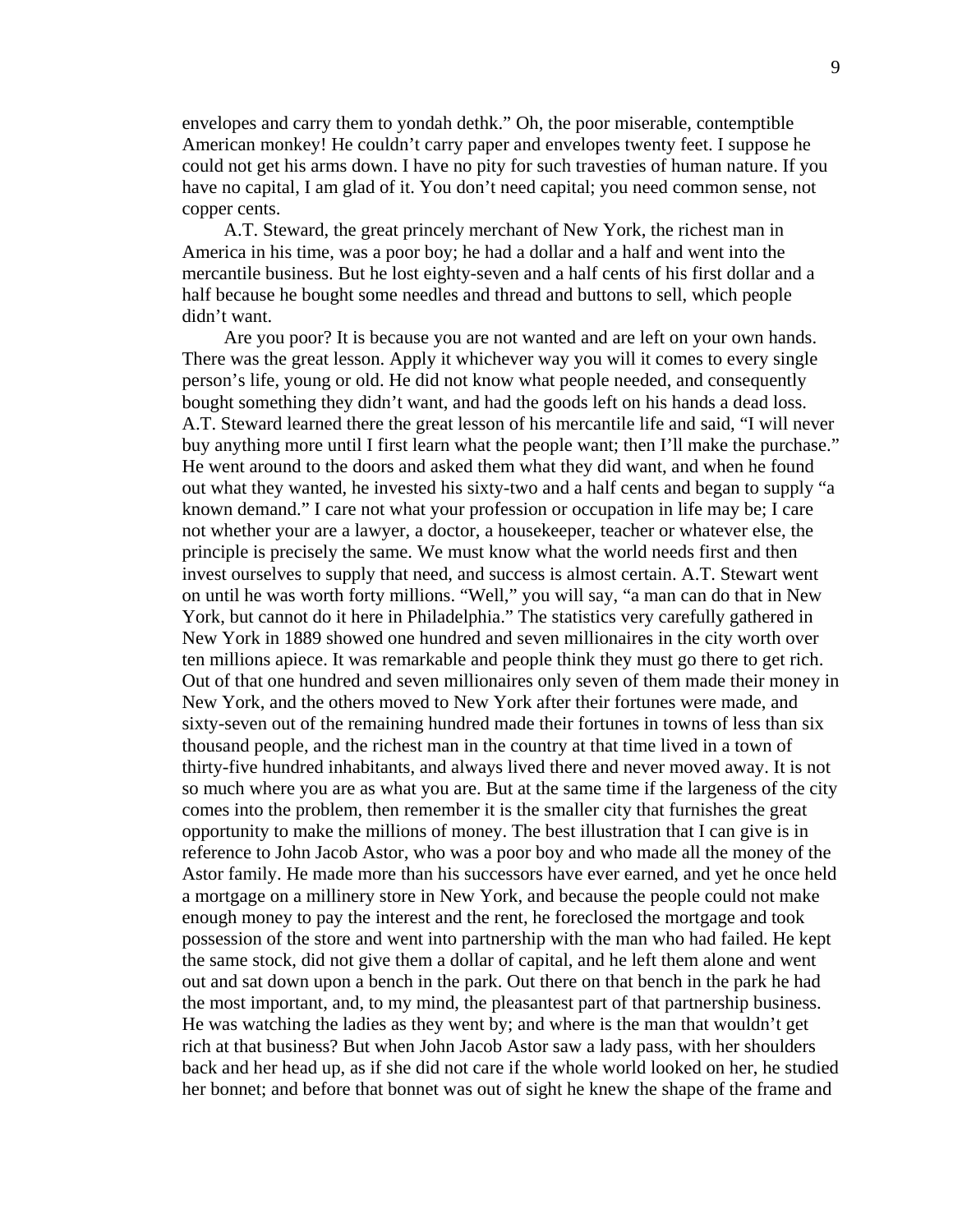the color of the trimmings, the curl of the—something on a bonnet. Sometimes I try to describe a woman's bonnet, but it is of little use, for it would be out of style tomorrow night. So John Jacob Astor went to the store and said: "Now, put in the show window just such a bonnet as I describe to you because," said he, "I have just seen a lady who like just such a bonnet. Do not make up any more till I come back." And he went out again and sat on that bench in the park, and another lady of different form and complexion passed him with a bonnet of different shape and color, of course. "Now," said he, "put such a bonnet as that in the show window." He didn't fill his show window with hats and bonnets, which drive people away and then sit in the back of the store and bawl because the people go somewhere else to trade. He didn't put a hat or bonnet in that show window the lie of which he had not seen before it was made up.

 In our city especially there are great opportunities for manufacturing, and the time has come when the line is drawn very sharply between the stockholders of the factory and their employees. Now, friends, there has also come a discouraging gloom upon this country and the laboring men are beginning to feel that they are being held down by a crust over their heads through which they find it impossible to break, and the aristocratic money-owner himself is so far above that he will never descend to their assistance. That is the thought that is in the minds of our people. But, friends, never in the history of our country was there an opportunity so great for the poor man to get rich as there is now and in the city of Philadelphia. The very fact that they get discouraged is what prevents them from getting rich. That is all there is to it. The road is open, and let us keep it open between the poor and the rich. I know that the labor unions have two great problems to contend with, and there is only one way to solve them. The labor unions are doing as much to prevent its solving as are the capitalists today, and there are positively two sides to it. The labor union has two difficulties; the first one is that it began to make a labor scale for all classes on a par, and they scale down a man that can earn five dollars a day to two and a half a day, in order to level up to him an imbecile that cannot earn fifty cents a day. That is one of the most dangerous and discouraging things for the workingman. He cannot get the results of his work if he does better work or higher work or work longer; that is a dangerous thing, and in order to get every laboring man free and every American equal to every other American, let the laboring man ask what he is worth and get it—not let any capitalist say to him: "You shall work for me for half of what you are worth; nor let any labor organization say: "You shall work for the capitalist for the capitalist for half your worth." Be a man, be independent, and then shall the laboring man find the road ever open from poverty to wealth. The other difficulty that the labor union has to consider, and this problem they have to solve themselves, is the kind of orators who come and talk to them about the oppressive rich. I can in my dreams recite the oration I have heard again and again under such circumstances. My life has been with the laboring man. I am a laboring many myself. I have often, in their assemblies, heard the speech of the man who has been invited to address the labor union. The man gets up before the assembled company of honest laboring men and he begins by saying: "Oh, ye honest, industrious laboring men, who have furnished all the capital of the world, who have built all the palaces and constructed all the railroads and covered the ocean with her steamships. Oh, you laboring men! You are nothing but slaves; you are ground down in the dust by the capitalist who is gloating over you as he enjoys his beautiful estates and as he has banks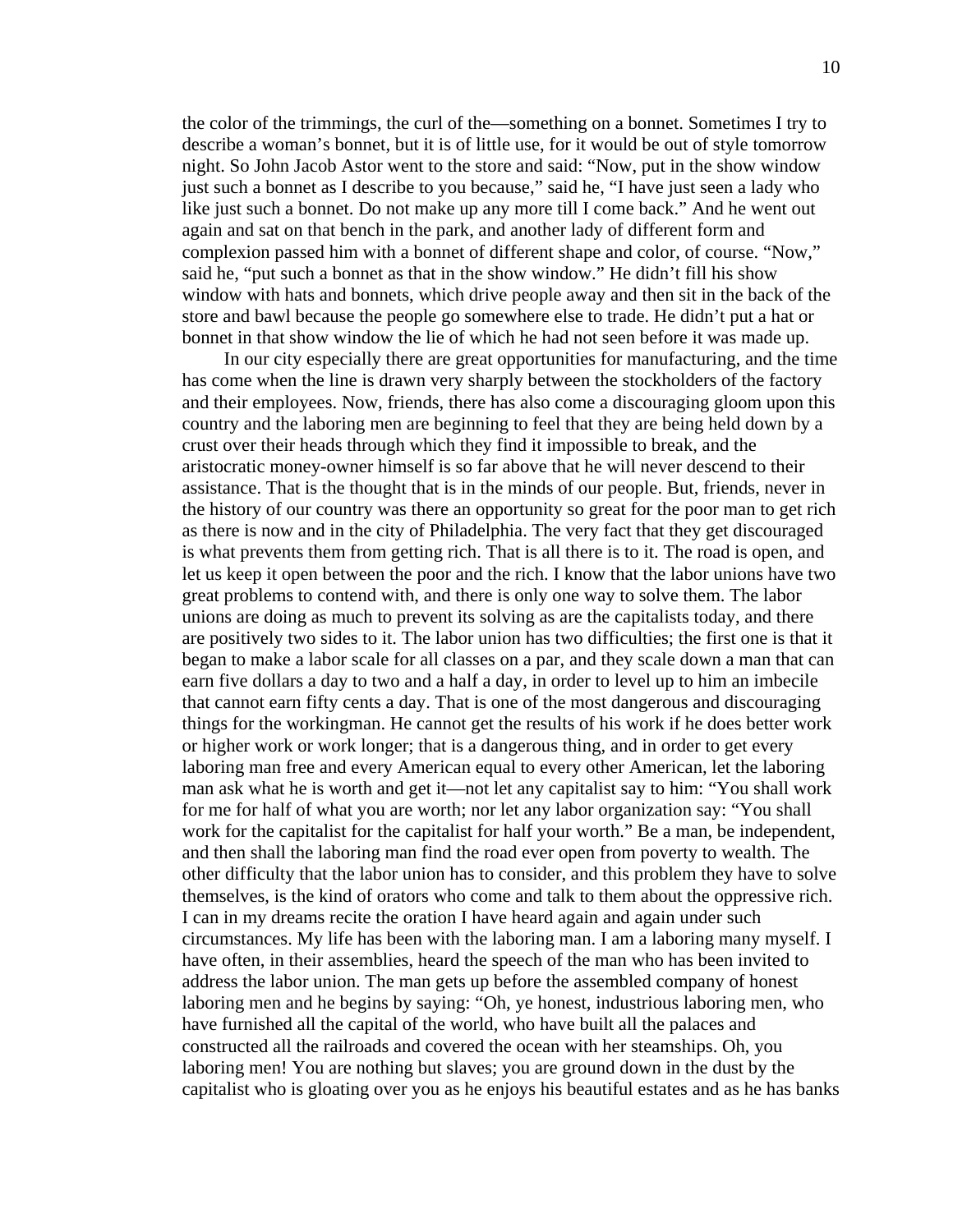filled with gold, and every dollar he owns is coined out of the heart's blood of the honest laboring man." Now, that is a lie, and you know it is a lie; and yet that is the kind of speech that they are all the time hearing, representing the capitalists as wicked and the laboring men so enslaved. Why, how wrong it is! Let the man who loves his flag and believes in American principles endeavor with all his soul to bring the capitalist and the laboring man together until they stand side by side, and arm in arm, and work for the common good of humanity.

 He is an enemy to his country who sets capital against labor or labor against capital.

 Suppose I were to go down through this audience and ask you to introduce me to the great inventors who live here in Philadelphia. "The inventors of Philadelphia," you would say, "Why we don't have any in Philadelphia. It is too slow to invent anything." But you do have just as great inventors, and they are here in this audience, as ever invented a machine. But the probability is that the greatest inventor to benefit the world with his discovery is some person, perhaps some lady, who thinks she could not invent anything. Did you ever study the history of invention and see how strange it was that the man who made the greatest discovery did it without any previous idea that he was an inventor? Who are the great inventors? They are persons with plain, straightforward common sense, who saw a need in the world and immediately applied themselves to supply that need. If you want to invent anything, don't try to find it in the wheels in your head nor the wheels in your machine, but first find out what the people need, and then apply yourself to that need, and this leads to invention on the part of people you would not dream of before. The great inventors are simply great men; the greater the man the more simple the man; and the more simple a machine, the more valuable it is. Did you ever know a really great man? His ways are so simple, so common, so plain, that you think any one could do what he is doing. So it is with the great men the world over. If you know a really great man, a neighbor of yours, you can go right up to him and say, "How are you, Jim, good morning, Sam." Of course you can, for they are always so simple.

 When I wrote the life of General Garfield, one of his neighbors took me to his back door, and shouted, "Jim" come to the door and General Garfield let me in—one of the grandest men of our century. The great men of the world are ever so. I was down in Virginia and went up to an educational institution and was directed to a man who was setting out a tree. I approached him and said, "Do you think it would be possible for me to see General Robert E. Lee, the President of the University?" He said, "Sir, I am General Lee." Of course, when you meet such a man, so noble a man as that, you will find him a simple, plain man. Greatness is always just so modest and great inventions are simple.

 I asked a class in school once who were the great inventors, and a little girl popped up and said "Columbus." Well, now, she was not so far wrong. Columbus bought a farm and he carried on that farm just as I carried on my father's farm. He took a hoe and went out and sat down on a rock. But Columbus, as he sat upon that shore and looked out upon the ocean, noticed that the ships, as they sailed away, sank deeper into the sea the farther they went. And since that time some other "Spanish ships" have sunk into the sea. But as Columbus noticed that the tops of the masts dropped down out of sight, he said: "That is the way it is with this hoe handle; if you go around this hoe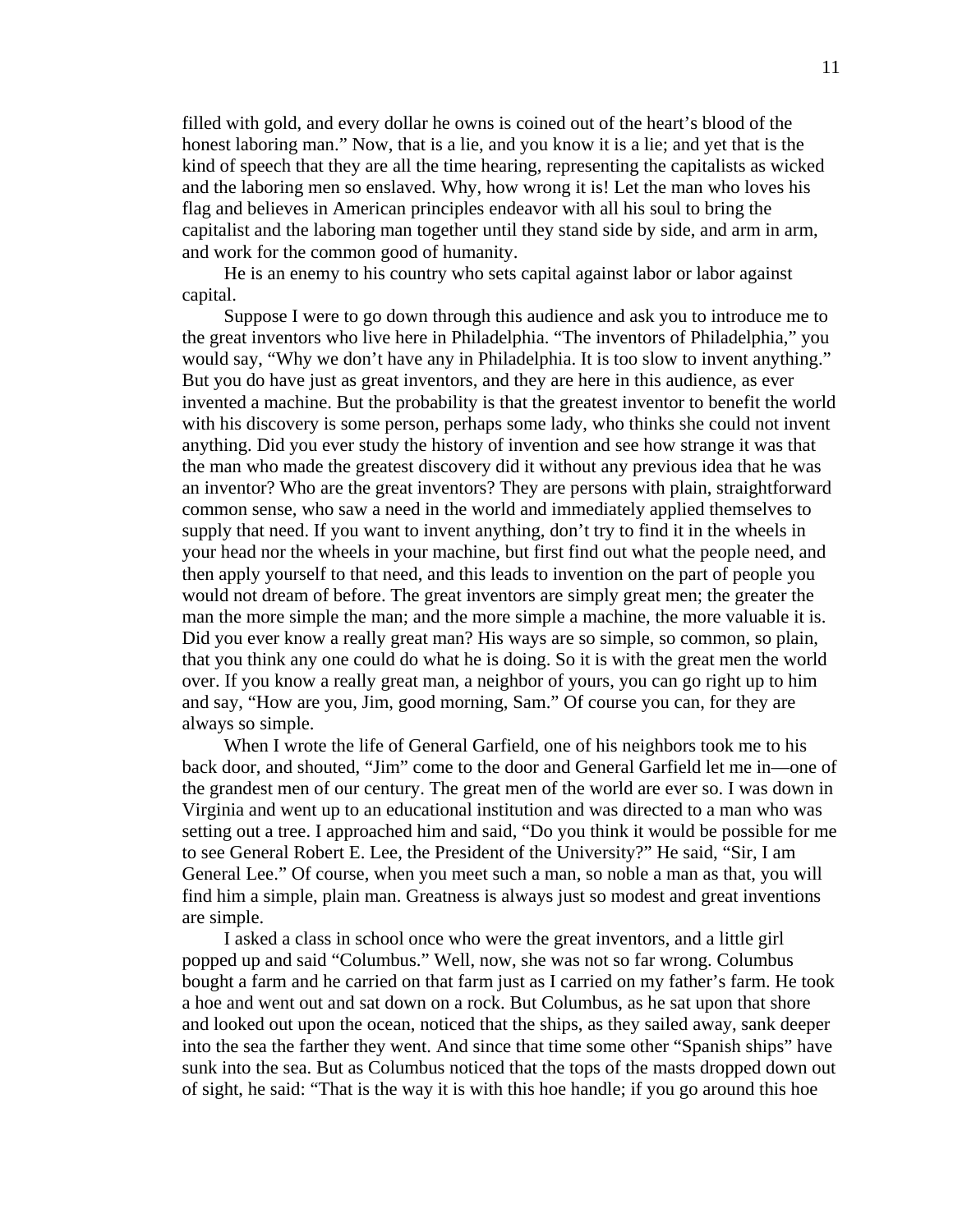handle, the farther off you go the farther down you go. I can sail around to the East Indies." How plain it all was. How simple the mind—majestic like the simplicity of a mountain in its greatness. Who are the great inventors? They are ever the simple, plain, everyday people who see the need and set about to supply it.

 I was once lecturing in North Carolina, and the cashier of the bank sat directly behind a lady who wore a very large hat. I said to that audience, "Your wealth is too near to you; your are looking right over it." He whispered to his friend, "Well, then, my wealth is in that hat." A little later, as he wrote me, I said, "Wherever there is a human need there is a greater fortune than a mine can furnish." He caught my thought, and he drew up his plan for a better hatpin than was in the hat before him and the pin is now being manufactured. He was offered fifty-two thousand dollars for his patent. That man made his fortune before he got out of that hall. This is the whole question: Do you see a need?

 I remember well a man up in my native hills, a poor man, who for twenty years was helped by the town in his poverty, who owned a wide-spreading maple tree that covered the poor man's cottage like a benediction from on high. I remember that tree, for in the spring—there were some roguish boys around that neighborhood when I was young—in the spring of the year the man would put a bucket there and the spouts to catch the maple sap, and I remember where that bucket was; and when I was young the boys were, oh, so mean, that they went to that tree before that man had gotten out of bed in the morning, and after he had gone to bed at night, and drank up that sweet sap. I could swear they did it. He didn't make a great deal of maple sugar from that tree. But one day he made the sugar so white and crystalline that the visitor did not believe it was maple sugar; thought maple sugar must be red or black. he said to the old man: "Why don't you make it that way and sell if for confectionery?" The old man caught his thought and invented the "rock maple crystal," and before that patent expired he had ninety thousand dollars and had built a beautiful palace on the site of that tree. After forty years owning that tree he awoke to find it had fortunes of money indeed in it. And many of us are right by the tree that has a fortune for us, and we do not learn its value because we do not see the human need, and in these discoveries and inventions this is one of the most romantic things of life.

 I have received letters from all over the country and from England, where I have lectured, saying that they have discovered this and that, and one man out in Ohio took me through his great factories last spring, and said that they cost him \$680,000, and, said he, "I was not worth a cent in the world when I heard your lecture 'Acres if Diamonds;' but I made up my mind to stop right here and make my fortune here, and here it is." He showed me through his unmortgaged possessions. And this is a continual experience now as I travel through the country, after these many years. I mention this incident, not to boast, but to show you that you can do the same if you will.

 Who are the great inventors? I remember a good illustration in a man who used to live in East Brookfield, Mass. He was a shoemaker, and he was out of work and he sat around the house until his wife told him "to go out doors." And he did what every husband is compelled by law to do—he obeyed his wife. And he went out and sat down on an ash barrel in his back yard. Think of it! Stranded on an ash barrel and the enemy in possession of the house! As he sat on that ash barrel, he looked down into that little brook which ran through that back yard into the meadows, and he saw a little trout go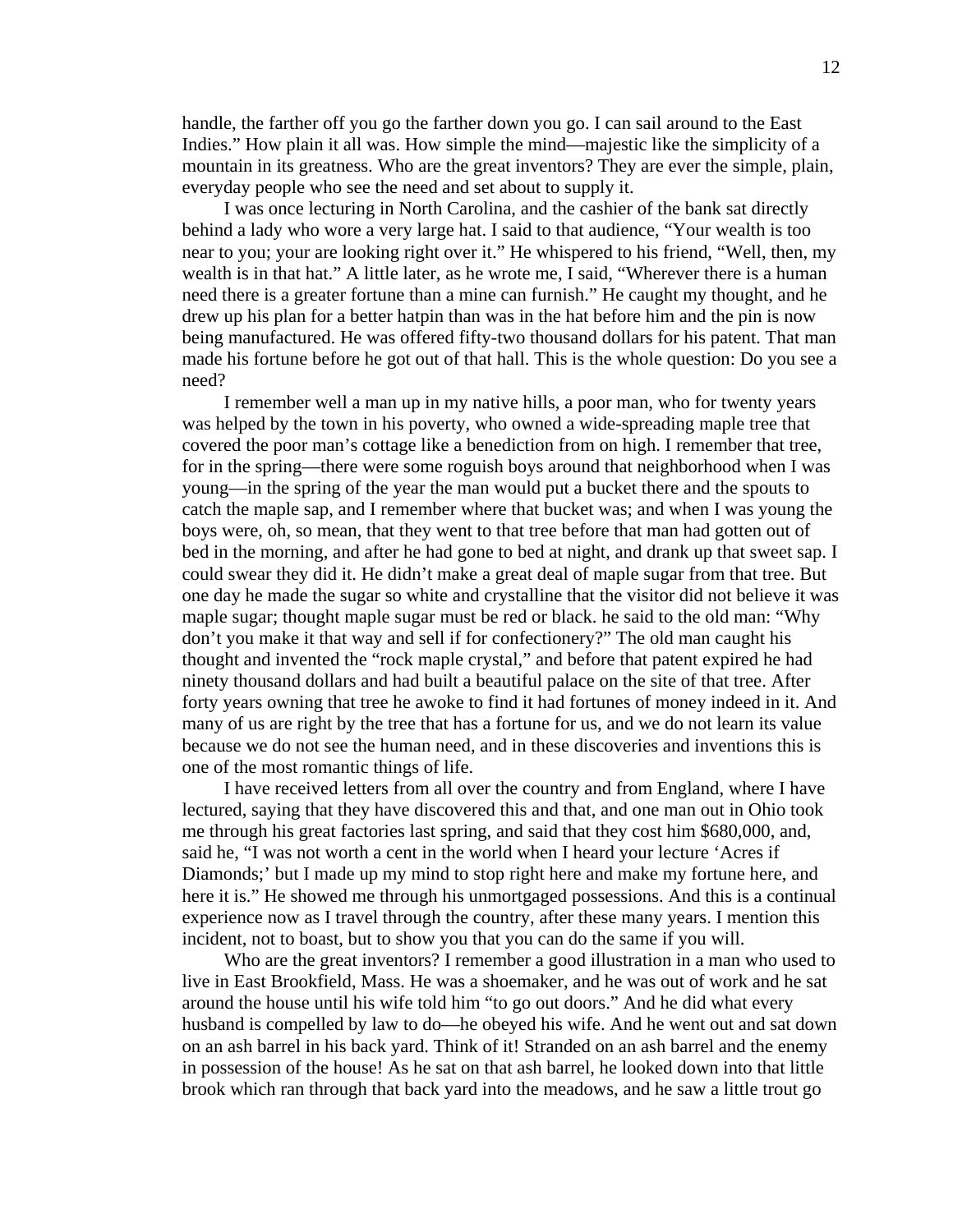flashing up the stream and hiding under the bank. I do not suppose he thought of Tennyson's beautiful poem:

> "Chatter, chatter, as I flow, To join the brimming river, Men may come, and men may go, But I go on forever."

 But as this man looked into the brook, he leaped off that ash barrel and managed to catch the trout with his fingers, and sent it to Worcester. They wrote back that they would give him a five dollar bill for another such trout as that, not that it was worth that much, but he wished to help the poor man. So this shoemaker and his wife, now perfectly united, that five dollar bill in prospect, went out to get another trout. They went up the stream to its source and down to the brimming river, but not another trout could be they find in the whole stream; and so they came home disconsolate and went to the minister. The minister didn't know how trout grew, but he pointed the way. Said he, "Get Seth Green's book, and that will give you the information you want." They did so, and found all about the culture of trout. They found that a trout lays thirty-six hundred eggs every year and every trout gains a quarter of a pound every year, so that in four years a little trout will furnish four tons per annum to sell to the market at fifty cents a pound. When they found that, they said they didn't believe any such story as that, but if they could get five dollars a piece they could make something. And right in that same back yard with the coal sifter up stream and window screen down the stream, they began the culture of trout. They afterwards moved to the Hudson, and since then he has become the authority in the United States upon the raising of fish, and he has been next to the highest on the United States Fish Commission in Washington. My lesson is that man's wealth was out here in this back yard for twenty years, but he didn't see it until his wife drove him out with a mop stick.

 I remember meeting personally a poor carpenter of Hingham, Massachusetts, who was out of work and in poverty. His wife also drove him out of doors. He sat down on the shore and whittled a soaked shingle into a wooden chain. His children quarreled over it in the evening, and while he was whittling a second one, a neighbor came along and said, "Why don't you whittle toys if you can carve like that?" He said, "I don't know what to make!" There is the whole thing. His neighbor said to him: "Why don't you ask your own children?" Said he, "What is the use of doing that? My children are different from other people's children." I used to see people like that when I taught school. The next morning when his boy came down the stairway, he said, "Sam, what do you want for a toy?" "I want a wheel-barrow." When his little girl came down, he asked her what she wanted, and she said, "I want a little doll's washstand, a little doll's carriage, a little doll's umbrella," and went on with a whole lot of things that would have taken his lifetime to supply. He consulted his own children right there in his own house and began to whittle out toys to please them. He began with his jack-knife, and made those unpainted Hingham toys. He is the richest man in the entire New England States, if Mr. Lawson is to be trusted in his statement concerning such things, and yet that man's fortune was made by consulting his own children in his own house. You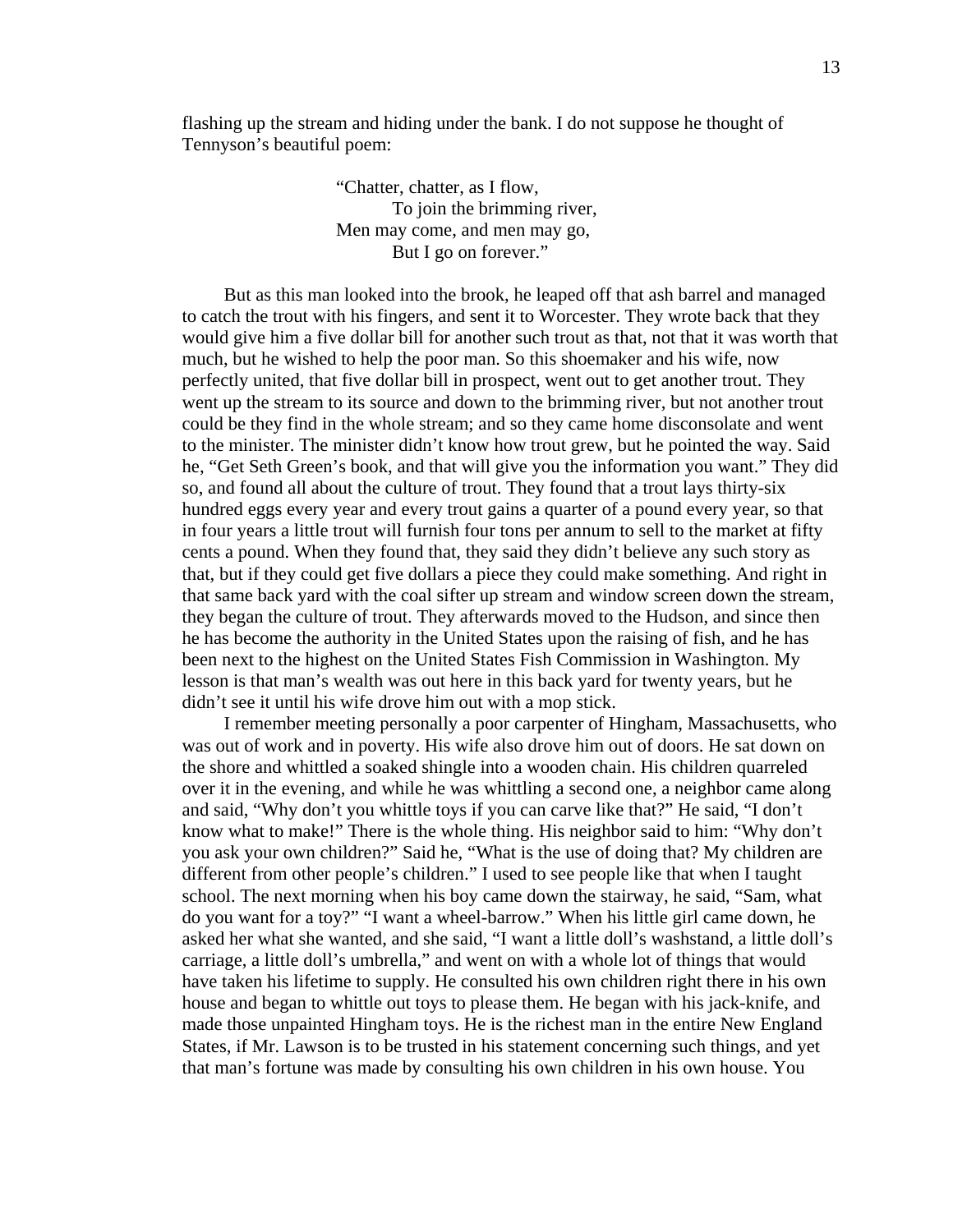don't need to go out of your own house to find out what to invent or what to make. I always talk too long on this subject.

 I would like to meet the great men who are here tonight. The great men! We don't have any great men in Philadelphia. Great men! You say that they all come from London, San Francisco, or Rome, or Manayunk, or anywhere else but there—anywhere else but Philadelphia—and yet, in fact, there are just as great men in Philadelphia as in any city of its size. There are great men and women in this audience. Great men, I have said, are very simple men. Just as many great men here as are to be found anywhere. The greatest error in judging great men is that we think that they always hold an office. The world knows nothing of its greatest men. Who are the great men of the world? The young man and young woman may will ask the question. It is not necessary that they should hold an office, and yet that is the popular ideal. That is the idea we teach now in our high schools and common schools, that the great men of the world are those who hold some high office, and unless we change that very soon and do away with that prejudice, we are going to change to an empire. There is no question about it. We must teach that men are great only on their intrinsic value, and not on the position that they may incidentally happen to occupy. And yet, don't blame the young men saying that they are going to be great when they get into some official position. I ask this audience again who of you are going to be great? Says a young man: "I am gong to be great." "When are you going to be great?" "When I am elected to some political office." Won't you learn the lesson, young man; that it is *prima facie* evidence of littleness to hold public office under our form of government? Think of it. This is a government of the people, and by the people, and for the people, and not for the office-holder, and if the people in this country rule as they always should rule, an officeholder is only the servant of the people, and the Bible says, "The servant cannot be greater than his master." The Bible says, "He that is sent cannot be greater than him who sent him." In this country the people are the masters, and the officeholders can never be greater than the people; they should be honest servants of the people, but they are not our greatest men. Young man, remember that you never heard of a great man holding any political office in this country unless he took that office at an expense to himself. It is a loss to every great man to take a public office in our country. Bear this in mind, young man, that you cannot be made great by a political election.

 Another young man says, "I am going to be a great man in Philadelphia some time." "Is that so? When are you going to be great?" "When there comes another war! When we get into difficulty with Mexico, or England, or Russia, or Japan, or with Spain again over Cuba, or with New Jersey, I will march up to the cannon's mouth, and amid the glistening bayonets I will tear down their flag from its staff, and I will come home with stars on my shoulders, and hold every office in the gift of the government, and I will be great." "No, you won't! No, you won't; that is no evidence of true greatness, young man." But don't blame that young man for thinking that way; that is the way he is taught in the high school. That is the way history is taught in college. He is taught that the men who held the office did all the fighting.

 I remember we had a Peace Jubilee here in Philadelphia soon after the Spanish war. Perhaps some of these visitors think we should not have had it until now in Philadelphia, and as the great procession was going up Broad street I was told that the tally-ho coach stopped right in front of my house, and on the coach was Hobson, and all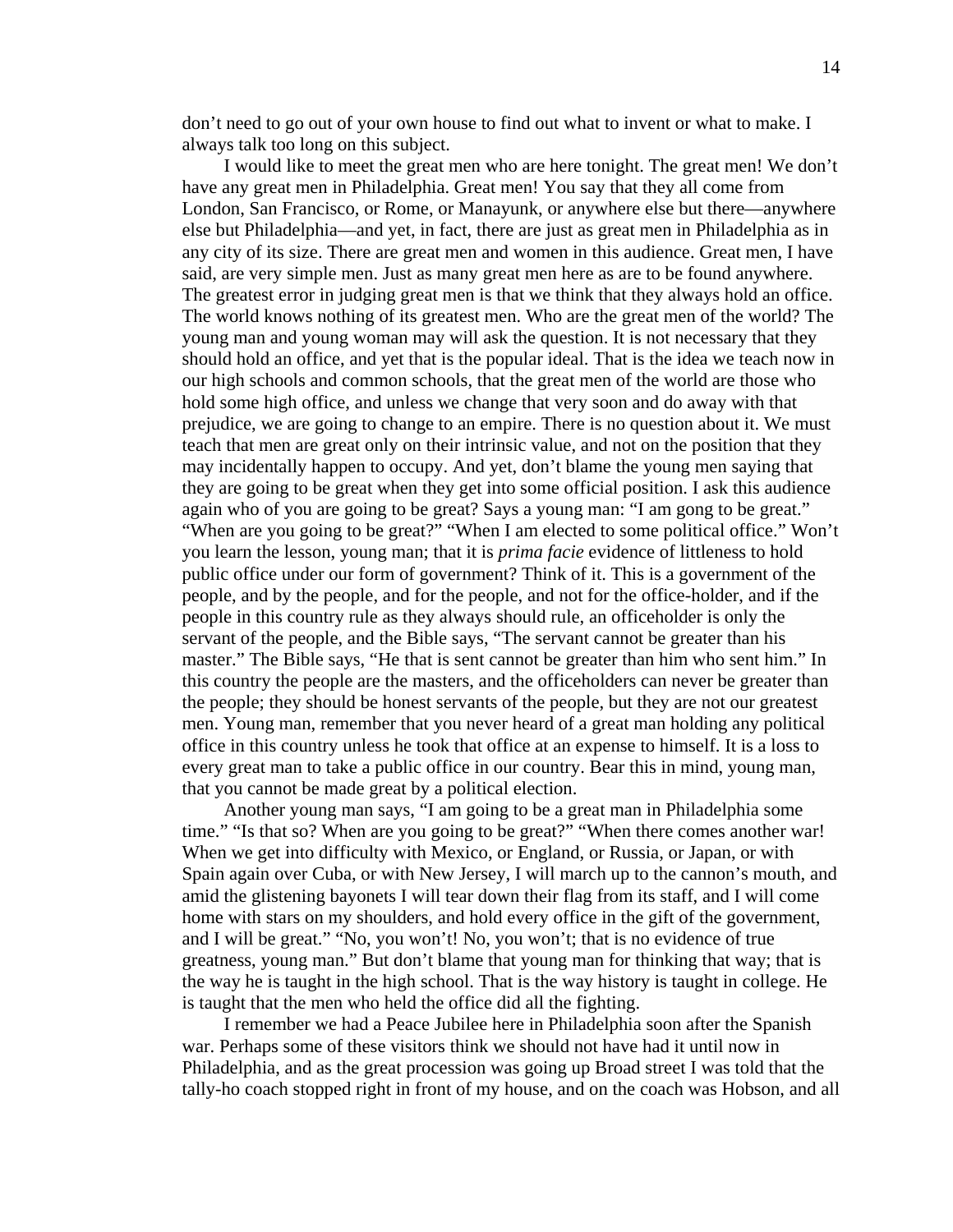the people threw up their hats and swung their handkerchiefs, and shouted "Hurrah for Hobson!" I would have yelled too, because he deserves much more of his country than he has ever received. But suppose I go into the high school tomorrow and ask, "Boys, who sunk the Merrimac?" If they answer me "Hobson," they tell me seven-eighths of a lie—seven-eights of a lie, because there were eight men who sunk the Merrimac. The other seven men, by virtue of their position, were continually exposed to the Spanish fire, while Hobson, as an officer, might reasonably be behind the smoke-stack. Why, my friends, in this intelligent audience gathered her tonight I do not believe I could find a single person that can name the other seven men who were with Hobson. Why do we teach history that way? We ought to teach that however humble the station a man may occupy, if he does his full duty in his place, he is just as much entitled to the American people's honor as is a king upon a throne. We do teach it as a mother did her little boy in New York when he said, "Mamma, what great building is that?" "That is General Grant's tomb." "Who was General Grant?" "He was the man who put down the rebellion." Is that the way we teach history?

 Do you think we would have gained a victory if it had depended on General Grant alone? Oh, no. Then why is there a tomb on the Hudson at all? Why, not simply because General Grant was personally a great man himself, but that tomb is there because he was a representative man and represented two hundred thousand men who went down to death for their nation and many of them as great as General Grant. That is why that beautiful tomb stands on the heights over the Hudson.

 I remember an incident that will illustrate this, the only one that I can give tonight. I am ashamed of it; but I don't dare leave it out. I close my eyes now; I look back through the years to 1863; I can see my native town in the Berkshire Hills, I can see that cattle-show ground filled with people; I can see the church there and the town hall crowded, and hear bands playing, and see flags flying and handkerchiefs streaming—well do I recall at this moment a company of soldiers, and that company came marching up on the Common. They had served out one term in the Civil War and had re-enlisted, and their native townsmen were receiving them. I was but a boy, but I was captain of that company, puffed out with pride on that day—why, a cambric needle would have burst me to pieces. As I marched on the Common at the head of my company, there was not a man more proud than I. We marched into the town hall and then they seated my soldiers down in the center of the house and I took my place down on the front seat, and then the town officers filed through the great throng of people, who stood close and packed in that little hall. They came up on the platform, formed a half circle around it, and the mayor of the town, the "chairman of the select men" in New England, took his seat in the middle of that half circle. He was an old man, his hair was gray; he never held an office before in his life. He thought that an office was all he needed to be a truly great man, and when he came up he adjusted his powerful spectacles and glanced calmly around the audience with amazing dignity. Suddenly his eyes fell upon me, and then the good old man came right forward and invited me to come up on the stand with the town officers. Invited me up on the stand! No town officer ever took notice of me before I went to war. Now, I should not say that. One town officer was there who advised the teacher to "whale" me, but I mean no "honorable mention." So I was invited up on the stand with the town officers. I took my seat and let my sword fall on the floor, and folded my arms across my breast and waited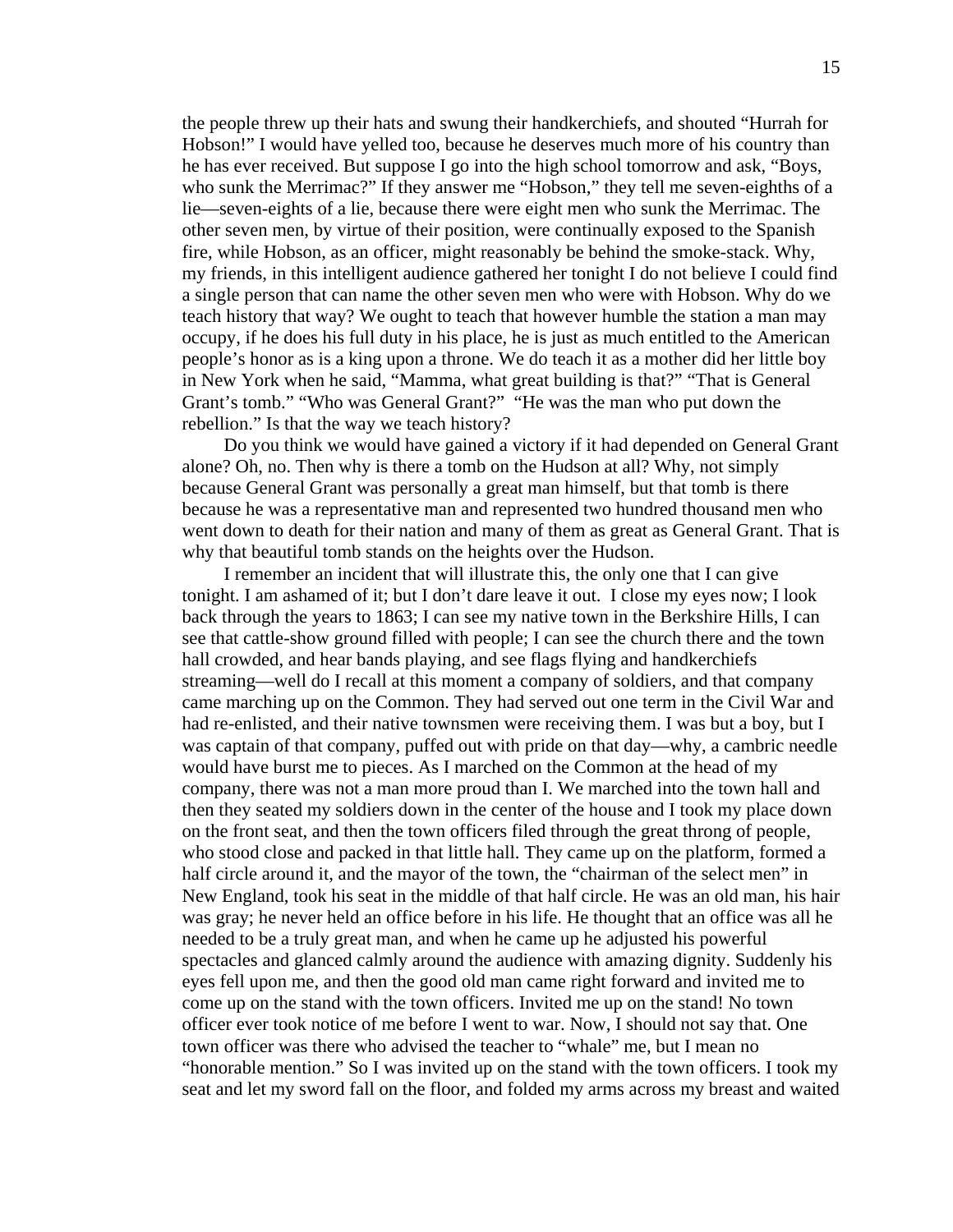to be received. Napoleon the Fifth! Pride goeth before destruction and a fall. When I had gotten my seat and all became silent through the hall, the chairman of the selectmen arose and came forward with great dignity to the table, and we all supposed he would introduce the Congregational minister, who was the only orator in the town, and who would give the oration to the returning soldiers. But, friends, you should have seen the surprise that ran over that audience when they discovered that this old farmer was giong to deliver that oration himself. He had never made a speech in his life before, but he fell into the same error that others have fallen into, he seemed to think that the office would make him an orator. So he had written out a speech and walked up and down the pasture until he had learned it by heart and frightened the cattle, and he brought that manuscript with him, and, taking it from his pocket, he spread it carefully upon the table. Then he adjusted his spectacles to be sure that he might see it, and walked far back on the platform and then stepped forward like this. He must have studied the subject much, for he assumed an elocutionary attitude; he rested heavily upon his left heel, slightly advanced the right foot, threw back his shoulders, opened the organs of speech, and advanced his right hand at an angle of forty-five. As he stood in that elocutionary attitude this is just the way that speech went, this is it precisely. Some of my friends have asked me if I do not exaggerate it, but I could not exaggerate it. Impossible! This is the way it went; although I am not here for the story but the lesson that is back of it:

 "Fellow citizens." As soon as he heard his voice, his hand began to shake like that, his knees began to tremble, and then he shook all over. He coughed and choked and finally came around to look at his manuscript. Then he began again: "Fellow citizens: We –are—we are—we are—we are—We are very happy –we are very happy—we are very happy—to welcome back to their native town these soldiers who have fought and bled—and come back again to their native town. We are especially we are especially—we are especially—we are especially pleased to see with us today this young hero (that meant me)—this young hero who in imagination (friends, remember, he said 'imagination,' for if he had not said that, I would not be egotistical enough to refer to it) –this young hero who, in imagination, we have seen leading his troops—leading—we have seen leading—we have seen leading his troops out to the deadly breach. We have seen his shining—his shining—we have seen his shining—we have seen his shining—his shining sword—flashing in the sunlight as he shouted to his troops, 'Come on!'"

 Oh, dear, dear, dear, dear! How little that good, old man knew about war. If he had know anything about war, he ought to have known what any soldier in this audience knows is true, that it is next to a crime for an officer of infantry ever in time of danger to go ahead of his men. I, with my shining sword flashing in the sunlight, shouting to my troops: "Come on." I never did it. Do you suppose I would go ahead of my men to be shot in the front by the enemy and in the back by my own men? That is no place for an officer. The place for the officer is behind the private soldier in actual fighting. How often, as a staff officer, I rode down the line when the rebel cry and yell was coming out of the woods, sweeping along over the fields and shouted, "Officers to the rear! Officers to the rear!" and then every officer goes behind the line of battle, and the higher the officer's rank, the farther behind he goes. Not because he is any the less brave, but because the laws of war require that to be done. If the general came up on the